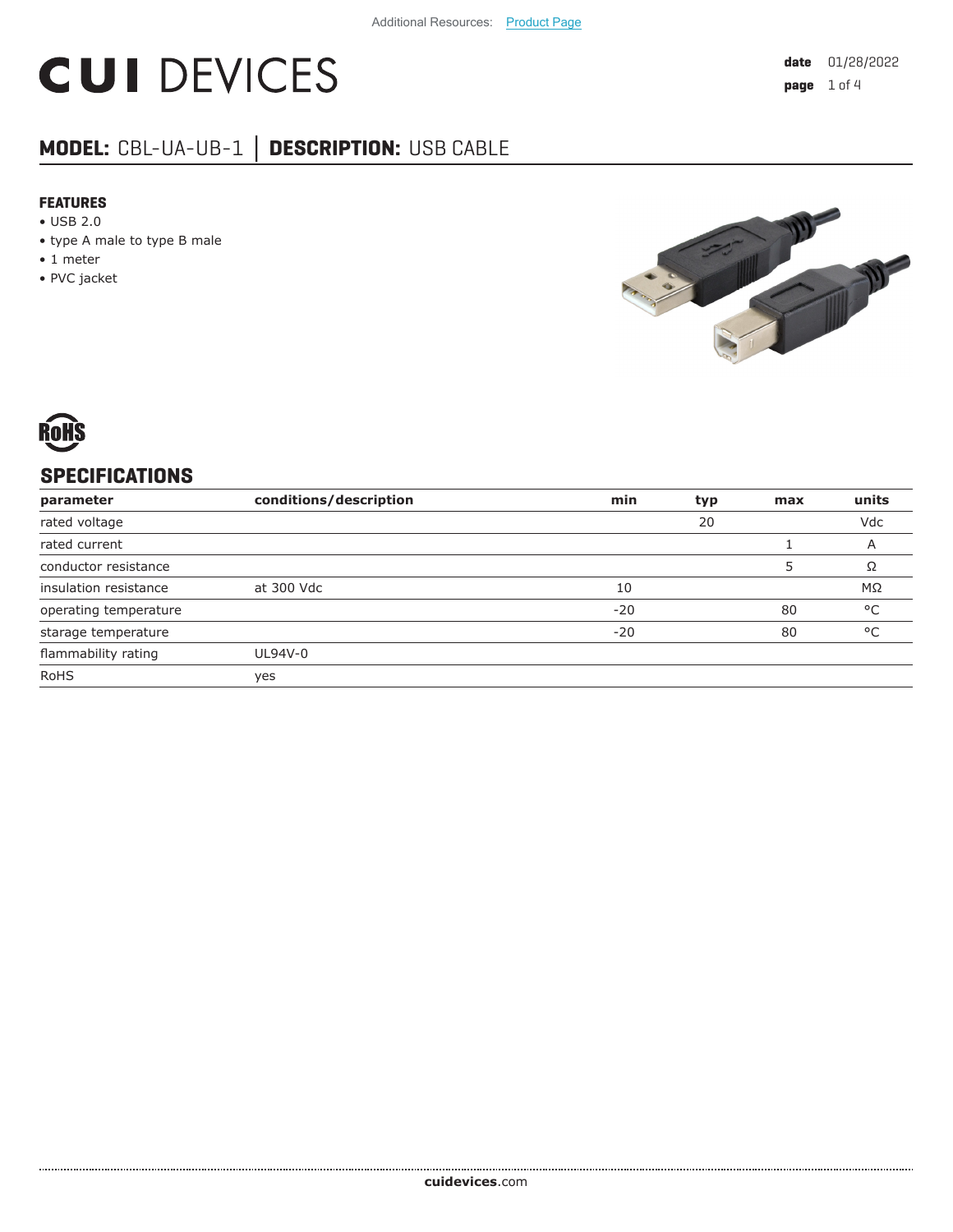#### **MECHANICAL DRAWING**



................................. **cui[devices](https://www.cuidevices.com/track?actionLabel=Datasheet-ClickThrough-HomePage&label=CBL-UA-UB-1.pdf&path=/)**.com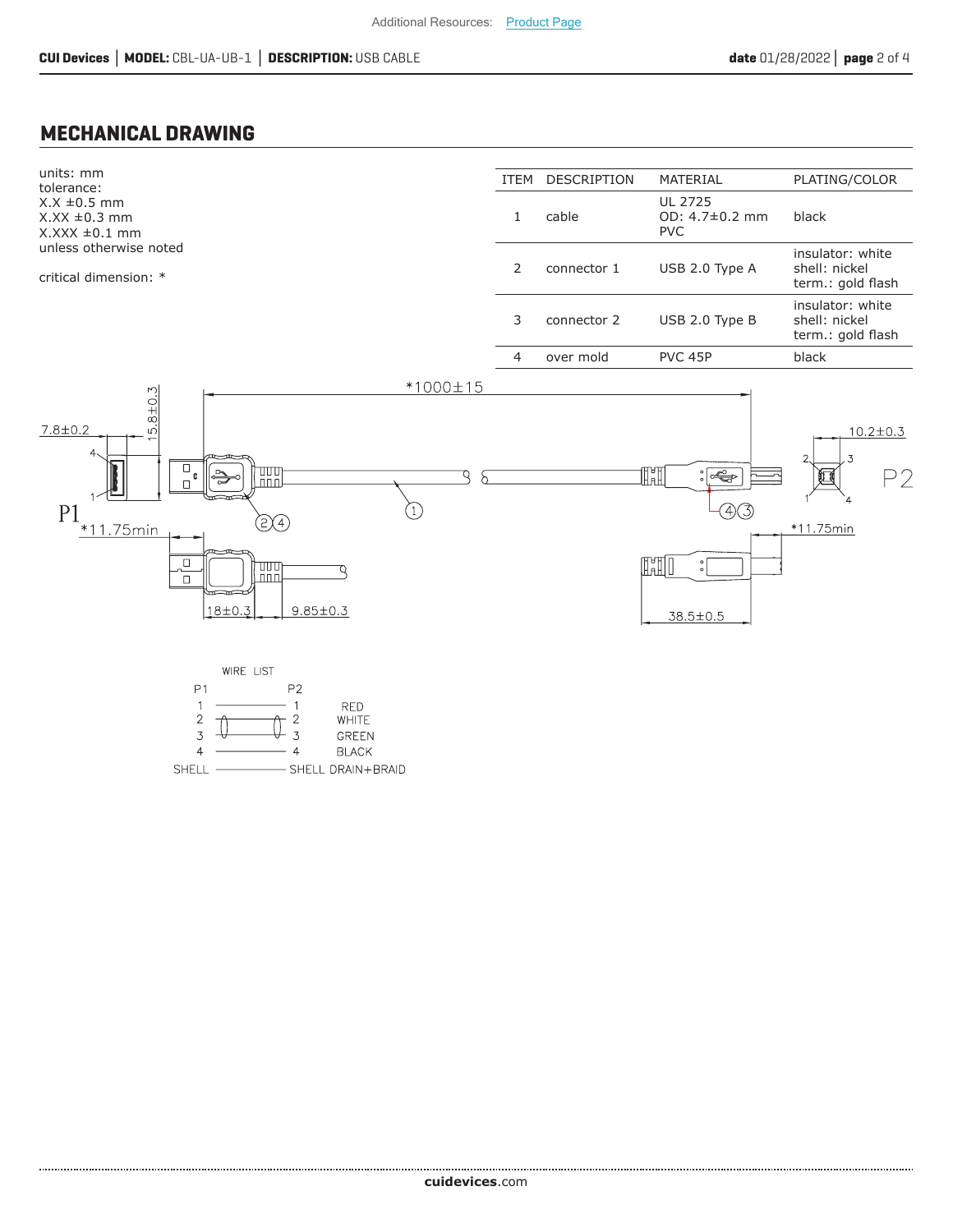### **PACKAGING**

units: mm

Carton Size: 546 x 355 x 186 mm Carton QTY: 100 pcs



MINI TIE